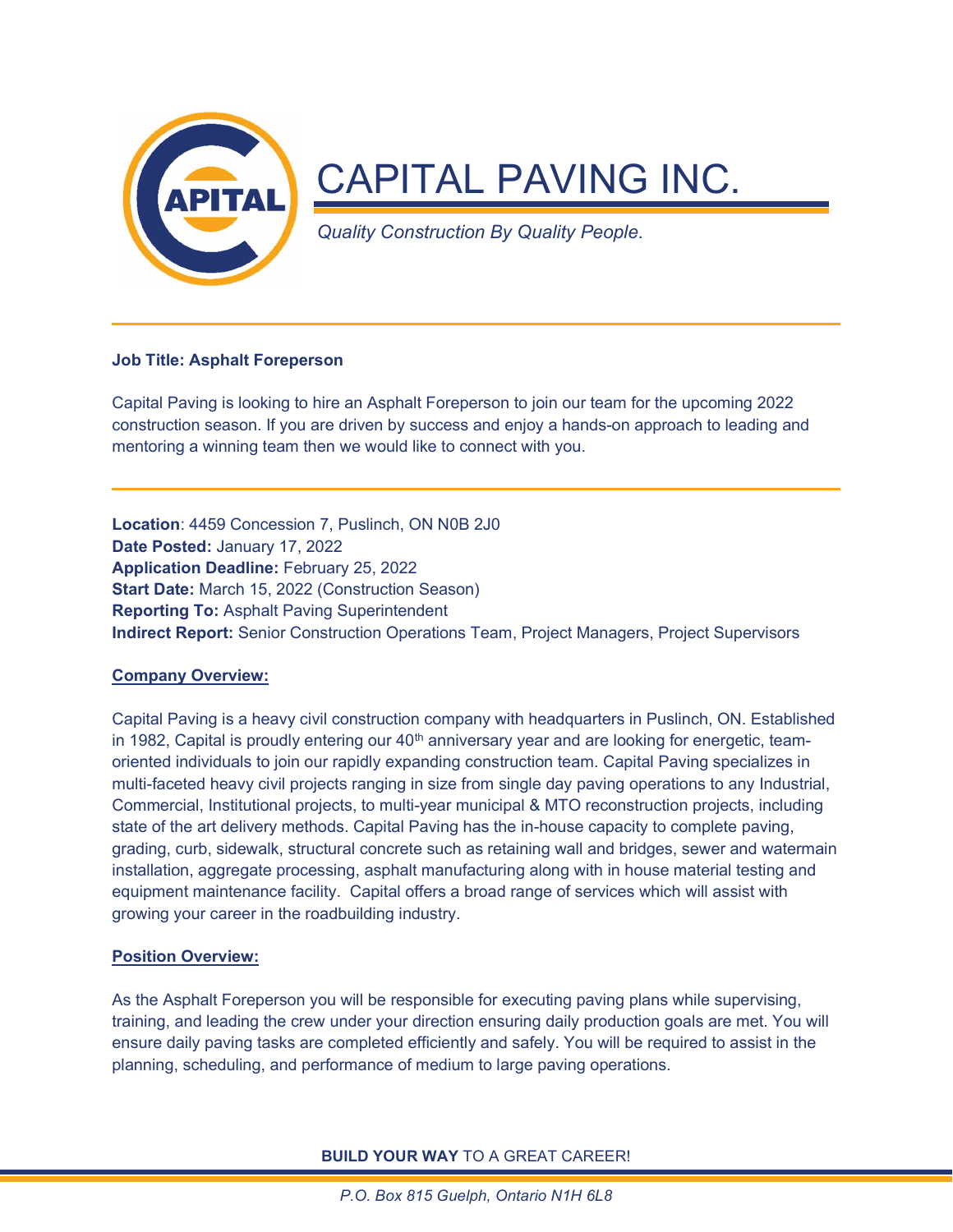The ideal candidate is experienced with various paving operations such as large highway paving projects, municipal roadway paving, parking lot paving, trail paving, and miscellaneous repairs. They will be familiar with the various paving equipment and sizes practical to each paving operation listed. Having experience on the tail-end of a paver and understanding the setup of the paver will be considered a great asset. They will also possess both excellent interpersonal and communication skills, working in a team atmosphere promoting success. Extensive experience in MTO and 400 series highway construction operations will be considered an asset.

# Key Responsibilities:

- Recognize Asphalt Operations appointed to and assist in developing safe and efficeient paving plans amongst Asphalt Superintendent, Supervisors and Project Managers.
- Ensure paving operations are organized to start at the time they are scheduled for.
- Training and supervising the crew members, while delegating daily tasks to complete paving operations as scheduled.
- Reporting daily progress to Asphalt Superintendent to adjust schedules as required.
- Monitor and manage assigned trucking subcontractors while coordinating with Asphalt Plant and Dispatch.
- Completing and submitting project paperwork daily (timesheets, packing slips, toolbox talks, job hazard assessments, etc.)
- Keeping track of asphalt material distribution throughout the course of the day while communicating with the Asphalt Plant.
- Assist with coordination of paving equipment logistics.
- Ensuring equipment is being checked prior to daily use as well as being operated and maintained correctly. Reporting any defects to Asphalt Superintendent and Maintenance Supervisor.
- Ensuring Quality Control is being met on a daily basis beginning with asphalt placement, compaction equipment and workmanship.
- Analyzing and reporting daily issues with appropriate follow up action as well as communicating any site issues to appropriate personnel.
- Other duties as assigned by Project Supervisors and Project Managers.

# Requirements:

- Execute Paving plans under the direction of Asphalt Superintendent, Supervisors and Project Managers
- Previous experience as a Foreperson or Lead Hand.

# BUILD YOUR WAY TO A GREAT CAREER!